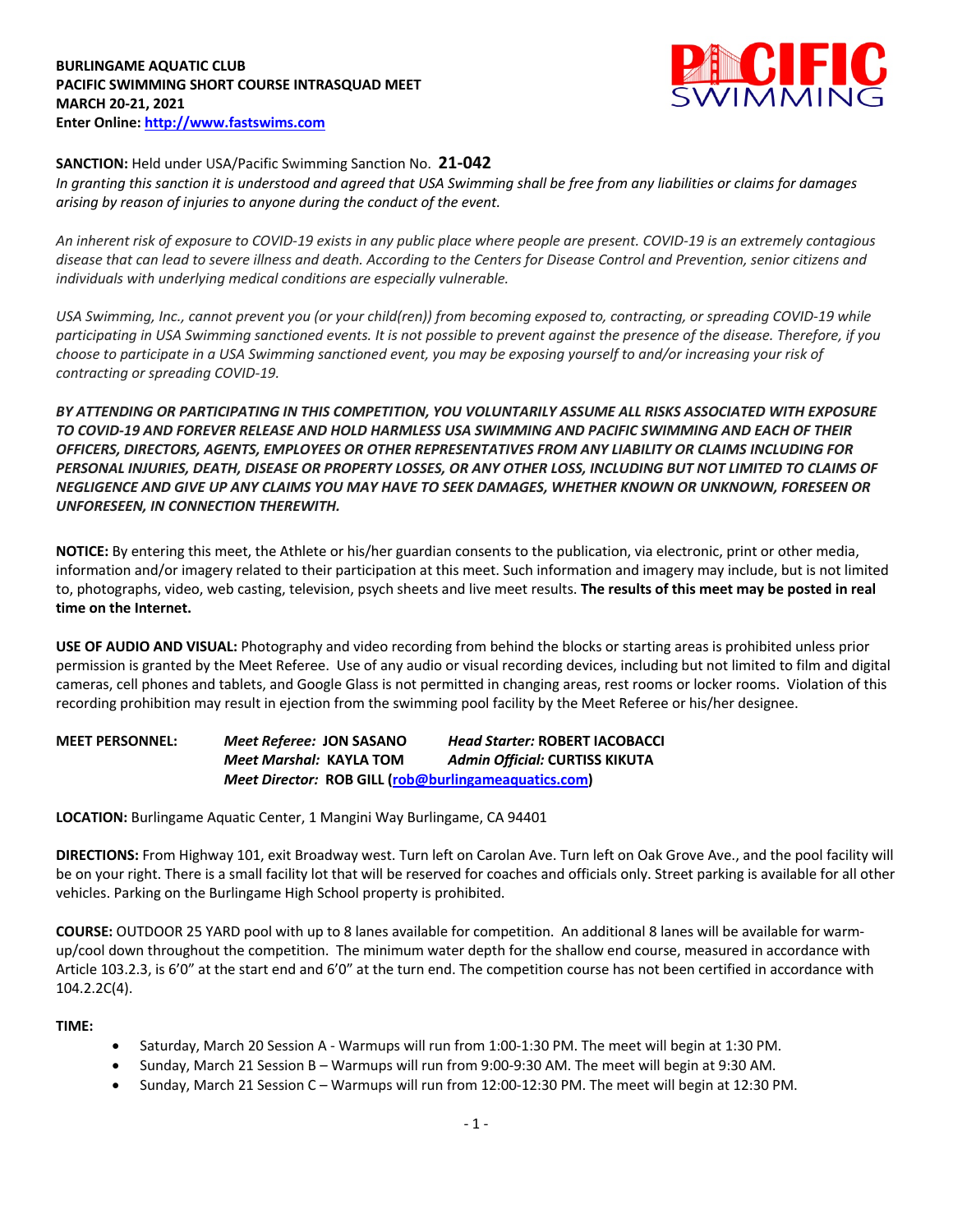- Sunday, March 21 Session D Warmups will run from 3:30-4:00 PM. The meet will begin at 4:00 PM.
- A maximum of two athletes shall be permitted per warm-up lane.
- **RULES: •** Current USA and Pacific Swimming rules and warm-up procedures will govern the meet. A copy of these procedures will be posted at the Clerk-of-Course and emailed out in advance.

**•** The local facilities guidelines, restrictions and interpretations of the local public health guidelines shall be followed at this meet.

• All applicable adults participating in or associated with this meet, acknowledge that they are subject to the provisions of the USA Swimming Minor Athlete Abuse Prevention Policy ("MAAPP"), and that they understand that compliance with the MAAPP policy is a condition of participation in the conduct of this competition.

- All events are timed finals.
- All events will swim fast to slow.
- Athletes may compete in **4** events per session, and a maximum of **1** session.
- All Athletes ages 12 and under should complete competition within four (4) hours.

• Entries will be accepted until the number of splashes exceeds the estimated timeline, per the "Four-Hour Rule," based on the Athletes age and gender, or when the number of entered athletes meets the maximum facility capacity per facility/local health restrictions.

**•** If local conditions warrant it the Meet Referee, with the concurrence of the Meet Director, may require a mandatory scratch down. Immediate cash refunds will be made for any mandatory scratches.

• **All Coaches and Officials must wear their USA Swimming membership cards in a visible manner.** 

**ATTENTION HIGH SCHOOL ATHLETES:** If you are a high school athlete in season, you need to be Unattached from this meet. It is the athlete's responsibility to be Unattached from this meet. You can un-attach at the meet if necessary. This does not apply to athletes swimming under the rules of the Nevada Interscholastic Activities Association (NIAA).

**UNACCOMPANIED ATHLETES:** Any USA Swimming Athlete-Member competing at the meet must be accompanied by a USA Swimming Member-Coach for the purposes of Athlete supervision during warm-up, competition and warm-down. If a Coach-Member of the Athlete's USA Swimming Club does not attend the meet to serve in said supervisory capacity, it is the responsibility of the Athlete or the Athlete's legal guardian to arrange for supervision by a USA Swimming Member-Coach. The Meet Director or Meet Referee may assist the Athlete in making arrangements for such supervision; however, it is recommended that such arrangements be made in advance of the meet by the Athlete's USA Swimming Club Member-Coach.

**RACING STARTS:** Athletes must be certified by a USA Swimming member-coach as being proficient in performing a racing start or must start the race in the water. It is the responsibility of the Athlete or the Athlete's legal guardian to ensure compliance with this requirement.

**RESTRICTIONS:** • Smoking and the use of other tobacco products is prohibited on the pool deck, in the locker rooms, in spectator

- seating, on standing areas and in all areas used by Athletes, during the meet and during warm-up periods.
- Sale and use of alcoholic beverages is prohibited in all areas of the meet venue.
- No glass containers are allowed in the meet venue.
- No propane heater is permitted except for snack bar/meet operations.
- All shelters must be properly secured.
- Deck Changes are prohibited.

• Destructive devices, to include but not limited to, explosive devices and equipment, firearms (open or concealed), blades, knives, mace, stun guns and blunt objects are strictly prohibited in the swimming facility and its surrounding areas. If observed, the Meet Referee or his/her designee may ask that these devices be stored safely away from the public or removed from the facility. Noncompliance may result in the reporting to law enforcement authorities and ejection from the facility. Law enforcement officers (LEO) are exempt per applicable laws.

• Operation of a drone, or any other flying apparatus, is prohibited over the venue (pools, Athlete/Coach areas, Spectator areas and open ceiling locker rooms) any time Athletes, Coaches, Officials and/or Spectators are present.

**ELIGIBILITY:** • Athletes must be current members of USA Swimming and enter their name and registration number on the meet entry card as they are shown on their Registration Card. If this is not done, it may be difficult to match the Athlete with the registration and times database. The meet host will check all Athlete registrations against the SWIMS database and if not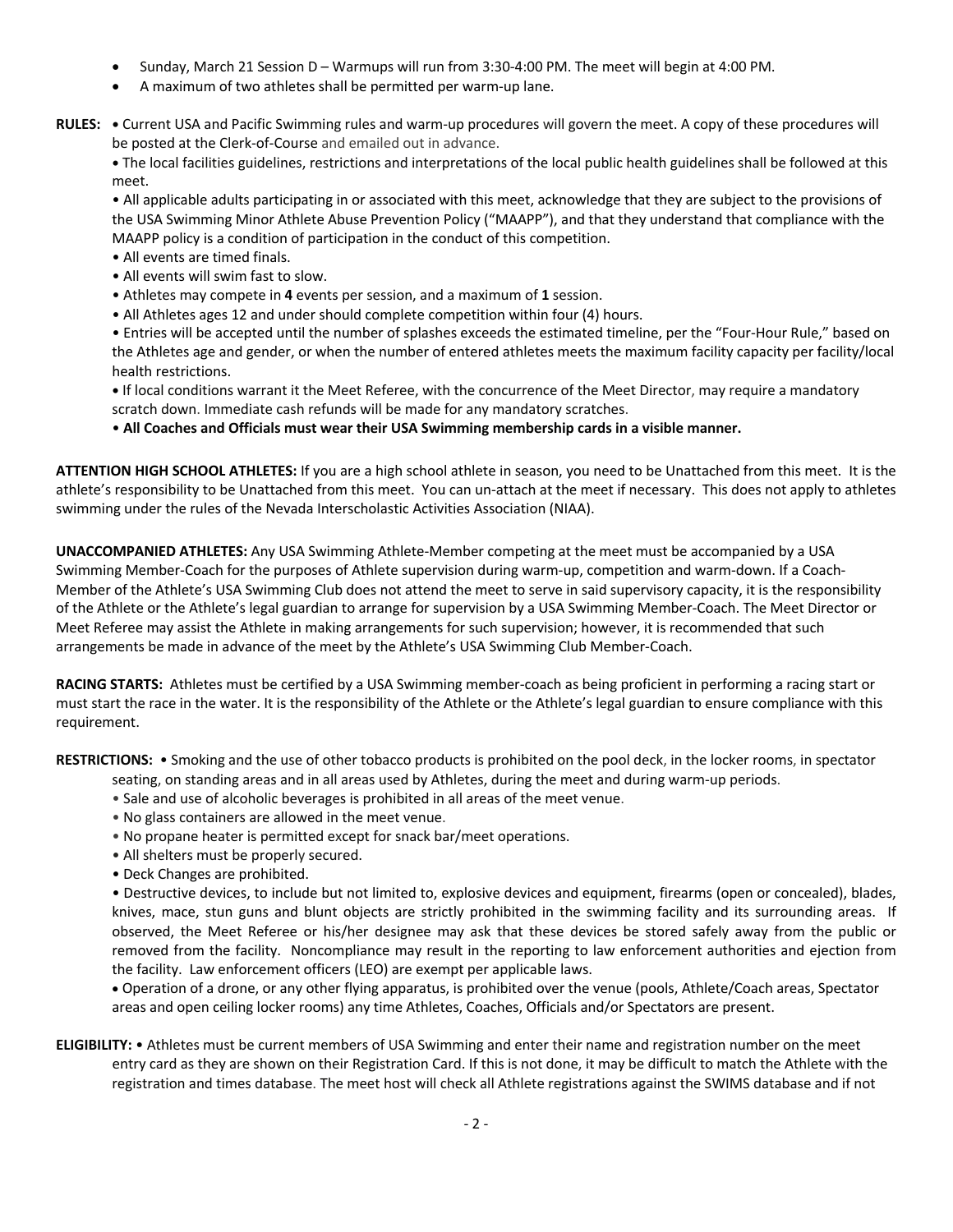found to be registered, the Meet Director shall accept the registration at the meet (a \$10 surcharge will be added to the regular registration fee). Duplicate registrations will be refunded by mail.

• Meet is open only to qualified athletes registered with **Burlingame Aquatic Club**. Athletes who are unattached but participating with **Burlingame Aquatic Club** are eligible to compete.

- Entries with **"NO TIME" will be ACCEPTED**.
- Disabled Athletes are welcome to attend this meet and should contact the Meet Director or Meet Referee regarding any special accommodations on entry times and seeding per Pacific Swimming policy.
- Athletes 19 years of age and over may compete in the meet for time only, no awards. Such Athletes must have met standards for the 17-18 age group.
- The Athlete's age will be the age of the Athlete on the first day of the meet.

**ENTRY FEES:** Each athlete will be charged a flat fee of **\$40**. Entries will be rejected if payment is not sent at time of request. No refunds will be made, except mandatory scratch downs.

**ONLINE ENTRIES:** To enter online go to **www.fastswims.com** to receive an immediate entry confirmation. This method requires payment by credit card. FastSwims charges a processing fee for this service, 6.5% of the total Entry Fees plus \$0.75 per transaction, regardless of number of Athletes. Please note that the processing fee is a separate fee from the Entry Fees. If you do not wish to pay the processing fee, enter the meet using a mail entry. Entering online is a convenience, is completely voluntary, and is in no way required or expected of an Athlete by Pacific Swimming. Online entries will be accepted through March 12, 2021 for invited athletes only.

**MAILED OR HAND DELIVERED ENTRIES**: Entries must be on the attached consolidated entry form. Forms must be filled out completely and printed clearly with Athlete's best time. Entries must be hand delivered by 6:30 PM on **March 12, 2021** to Coach Ben or Coach Kayla. No late entries will be accepted. Requests for confirmation of receipt of entries should include a self-addressed envelope.

**Make check payable to**: **Burlingame Aquatic Club Hand deliver entries to: BAC Swim Meet PO Box 281 Burlingame, CA 94011**

**CHECK-IN:** The meet shall be pre-seeded. Athletes shall report to the bull-pen area at their scheduled time for each event.

**SCRATCHES:** Any Athletes not reporting for or competing in an individual timed final event that they have entered shall not be penalized.

**AWARDS:** None.

#### **ADMISSION:** Free.

**MISCELLANEOUS:** No overnight parking is allowed. Facilities will not be provided after meet hours. Spectators will need to remain outside of the pool facility and will not be allowed to set up chairs or personal shade.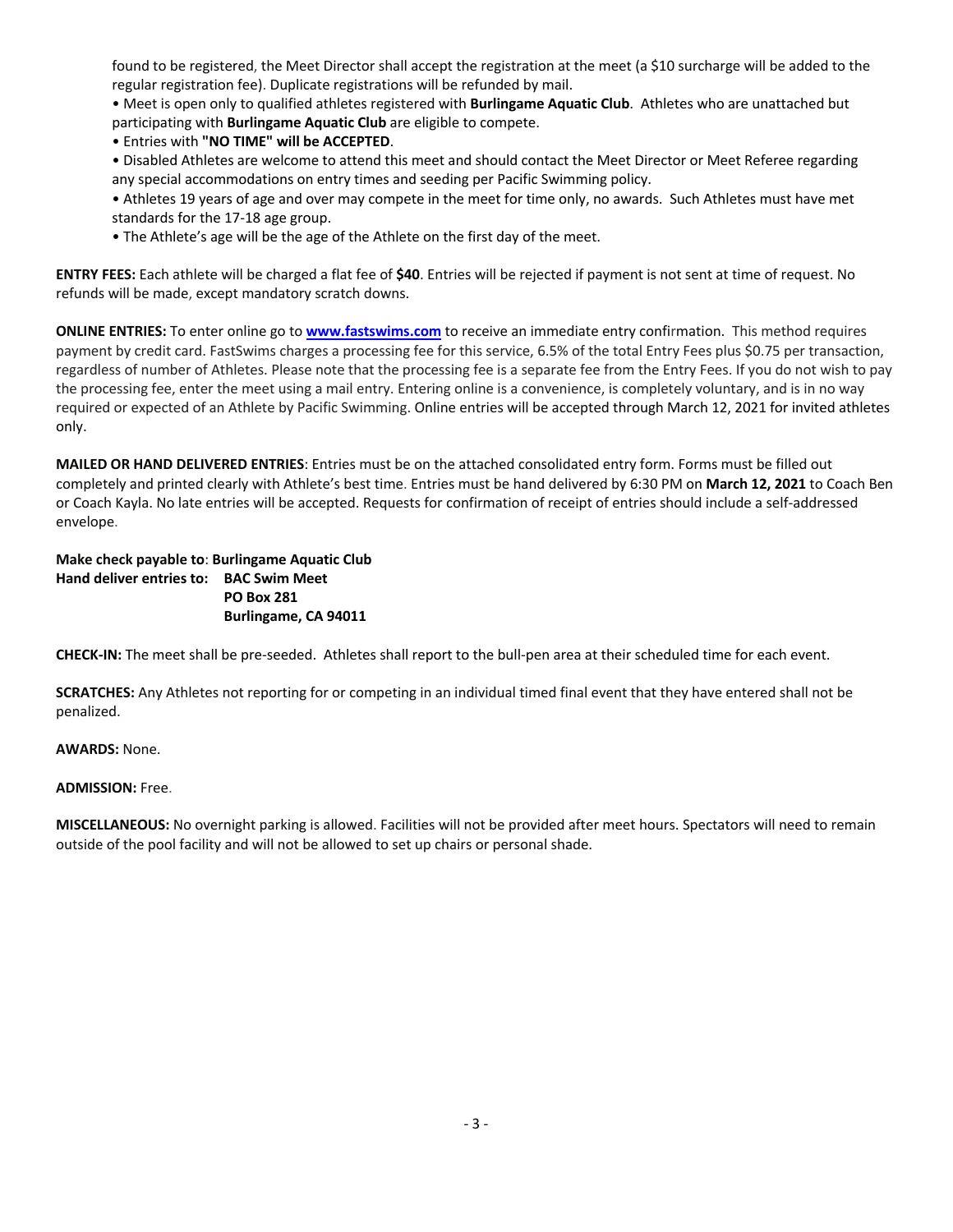# **EVENT SUMMARY:**

Note: Within each session, events that are highlighted in the same color will swim as a combined event. Athletes may only sign up for 1 event within each color.

\*1 heat maximum - 8 athletes total. Email Coach Ben to consult about registering for this event.

| <b>Saturday, March 20</b> |                 |                |  |  |  |  |
|---------------------------|-----------------|----------------|--|--|--|--|
| Session A @ 1 PM          |                 |                |  |  |  |  |
| <b>Girls</b>              | <b>Event</b>    | <b>Boys</b>    |  |  |  |  |
| 1                         | 13&O 200 Free   | $\overline{2}$ |  |  |  |  |
| $\overline{3}$            | 13&O 200 IM     | $\overline{4}$ |  |  |  |  |
| 5                         | 13&O 200 Back   | 6              |  |  |  |  |
| $\overline{7}$            | 13&O 200 Breast | - 8            |  |  |  |  |
| 9                         | 13&O 200 Fly    | 10             |  |  |  |  |
| 11                        | 13&O 100 Back   | 12             |  |  |  |  |
| 13                        | 13&O 100 Breast | 14             |  |  |  |  |
| 15                        | 13&O 100 Fly    | 16             |  |  |  |  |
| 17                        | 13&O 100 Free   | 18             |  |  |  |  |
| 19                        | 13&O 50 Free    | 20             |  |  |  |  |
| $\overline{21}$           | 13&O 200 Back   | 22             |  |  |  |  |
| 23                        | 13&O 200 Breast | 24             |  |  |  |  |
| 25                        | 13&O 200 Fly    | 26             |  |  |  |  |
| 27                        | 13&O 100 Back   | 28             |  |  |  |  |
| 29                        | 13&O 100 Breast | 30             |  |  |  |  |
| 31                        | 13&O 100 Fly    | 32             |  |  |  |  |
| 33                        | 13&O 100 Free   | 34             |  |  |  |  |
| $\overline{35}$           | 13&O 50 Free    | 36             |  |  |  |  |
| 37                        | 13&O 1650 Free* | 38             |  |  |  |  |
| 39                        | 13&O 500 Free*  | 40             |  |  |  |  |
| 41                        | 13&O 400 IM*    | 42             |  |  |  |  |

| <b>Sunday, March 21</b>              |                 |    |  |  |  |  |  |
|--------------------------------------|-----------------|----|--|--|--|--|--|
| Session B @ 9 AM                     |                 |    |  |  |  |  |  |
| <b>Girls</b><br><b>Boys</b><br>Event |                 |    |  |  |  |  |  |
| 43                                   | Open 200 Free   | 44 |  |  |  |  |  |
| 45                                   | Open 200 Breast | 46 |  |  |  |  |  |
| 47                                   | Open 200 Back   | 48 |  |  |  |  |  |
| 49                                   | Open 200 Fly    | 50 |  |  |  |  |  |
| 51                                   | Open 100 Back   | 52 |  |  |  |  |  |
| 53                                   | Open 100 Breast | 54 |  |  |  |  |  |
| 55                                   | Open 50 Free    | 56 |  |  |  |  |  |
| 57                                   | Open 200 IM     | 58 |  |  |  |  |  |
| 59                                   | Open 100 Free   | 60 |  |  |  |  |  |
| 61                                   | Open 100 Fly    | 62 |  |  |  |  |  |
| 63                                   | Open 400 IM     | 64 |  |  |  |  |  |
| 65                                   | Open 500 Free   | 66 |  |  |  |  |  |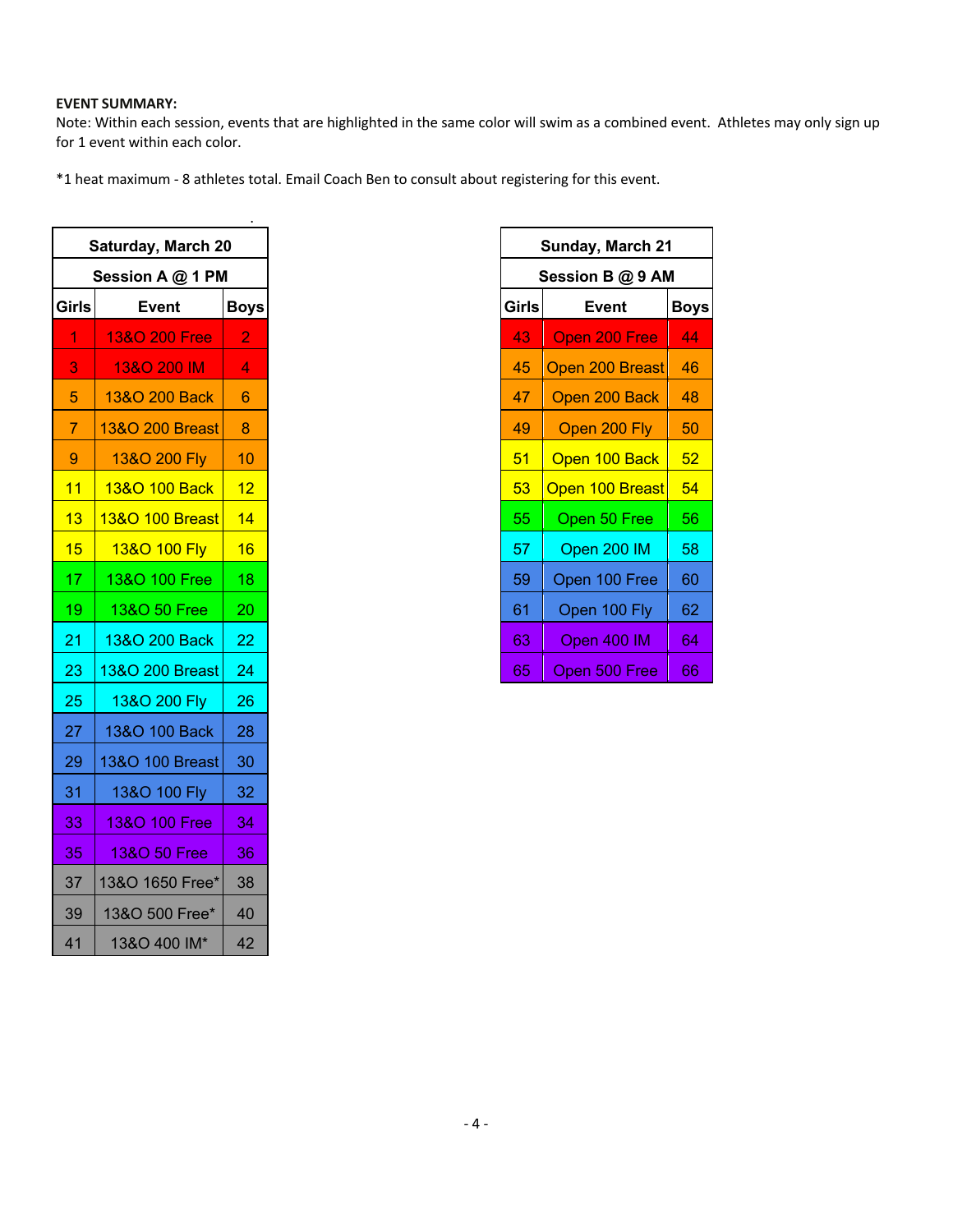| Sunday, March 21     |                           |             |  |  |  |  |  |  |
|----------------------|---------------------------|-------------|--|--|--|--|--|--|
| Session C @ 12:30 PM |                           |             |  |  |  |  |  |  |
| <b>Girls</b>         | <b>Event</b>              | <b>Boys</b> |  |  |  |  |  |  |
| 67                   | Open 200 Free             | 68          |  |  |  |  |  |  |
| 69                   | 11&O 200 Breast           | 70          |  |  |  |  |  |  |
| 71                   | 11&O 200 Back             | 72          |  |  |  |  |  |  |
| 73                   | 11&O 200 Fly              | 74          |  |  |  |  |  |  |
| 75                   | Open 100 Back             | 76          |  |  |  |  |  |  |
| 77                   | Open 100 Breast           | 78          |  |  |  |  |  |  |
| 79                   | Open 50 Free              | 80          |  |  |  |  |  |  |
| 81                   | 12&U 50 Fly               | 82          |  |  |  |  |  |  |
| 83                   | Open 200 IM               | 84          |  |  |  |  |  |  |
| 85                   | Open 100 Free             | 86          |  |  |  |  |  |  |
| 87                   | Open 100 Fly              | 88          |  |  |  |  |  |  |
| 89                   | <b>12&amp;U 50 Breast</b> | 90          |  |  |  |  |  |  |
| 91                   | 12&U 50 Back              | 92          |  |  |  |  |  |  |
| 93                   | 12&U 100 IM               | 94          |  |  |  |  |  |  |
| 95                   | 11&O 400 IM               | 96          |  |  |  |  |  |  |
| 97                   | Open 500 Free             | 98          |  |  |  |  |  |  |

| Sunday, March 21    |                          |     |  |  |  |  |  |
|---------------------|--------------------------|-----|--|--|--|--|--|
| Session D @ 3:30 PM |                          |     |  |  |  |  |  |
| Girls               | Event                    |     |  |  |  |  |  |
| 99                  | <b>12&amp;U 100 Free</b> | 100 |  |  |  |  |  |
| 101                 | <b>8&amp;U 25 Fly</b>    | 102 |  |  |  |  |  |
| 103                 | 12&U 50 Fly              | 104 |  |  |  |  |  |
| 105                 | 12&U 50 Back             | 106 |  |  |  |  |  |
| 107                 | <b>8&amp;U 25 Back</b>   | 108 |  |  |  |  |  |
| 109                 | 12&U 100 IM              | 110 |  |  |  |  |  |
| 111                 | 8&U 25 Breast            | 112 |  |  |  |  |  |
| 113                 | 12&U 50 Breast           | 114 |  |  |  |  |  |
| 115                 | <b>12&amp;U 50 Free</b>  | 116 |  |  |  |  |  |
| 117                 | 8&U 25 Free              | 118 |  |  |  |  |  |
| 119                 | 9&O 100 Fly              | 120 |  |  |  |  |  |
| 121                 | 9&O 100 Back             | 122 |  |  |  |  |  |
| 123                 | 9&O 100 Breast           | 124 |  |  |  |  |  |